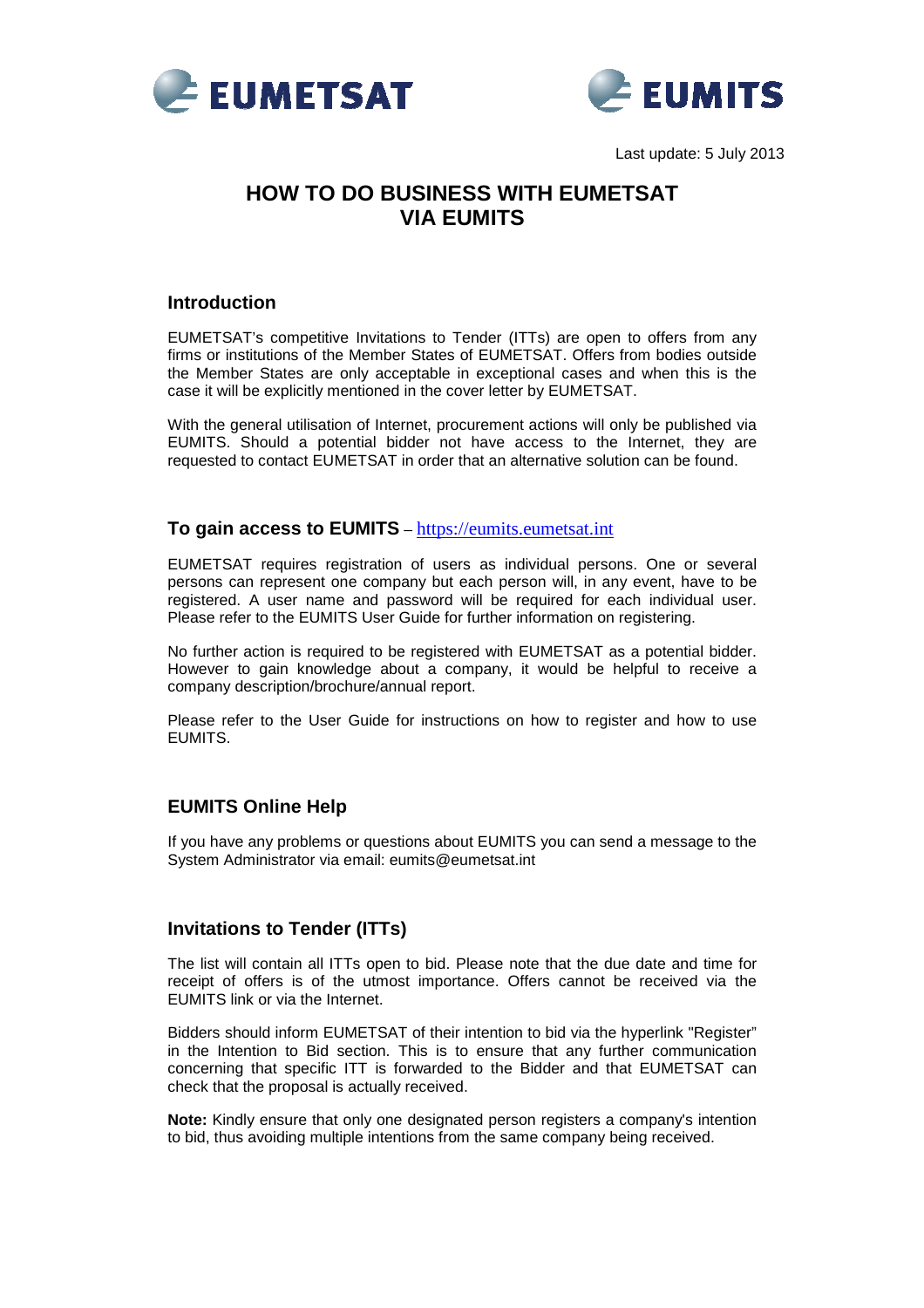



The following are standard Reference Documents and their inclusion may vary according to the ITT:

General Conditions of Contract General Conditions of Tender General Conditions of Purchase Allgemeine Einkaufsbedingungen Confidentiality Undertaking Rules on Travel Expenses VAT Exemption Example of Work Package Template Invoice Requirements Mission Application Form

Other documents pertaining to each individual ITT are specific to that ITT. Attention is drawn to the fact that when **Special Tender Conditions** are specified for an ITT, they are complementary to the General Conditions of Tender and should be carefully read and responded to.

## **Consultancy ITTs**

Bidders should note the employment and AÜG certificate requirements, as further described in the following [Letter to all Consultants](http://eumits.eumetsat.int/EUMITS/GetDocument?fileId=4alad95a56nqc8la58haibt1kujijal658gaeah9lum2ob1fmstbcdhflgm2obtn7ar3c), applicable to the ITT (special tender conditions and draft contract).

#### **Questions and Answers**

Bidders should note that EUMETSAT's rules on competitive procurement actions only allow questions related to omissions, ambiguities or mistakes in the ITT to be answered.

If EUMETSAT feels that a question is not of this nature, an email will be forwarded directly to the Bidder.

Should the questions raised by Bidders require clarification, the questions and answers will be published via EUMITS for the specific ITT questioned. Also an email will be forwarded to each Bidder, who has selected the "Upon Question & Answer" field on the registration form, to warn them to revisit EUMITS.